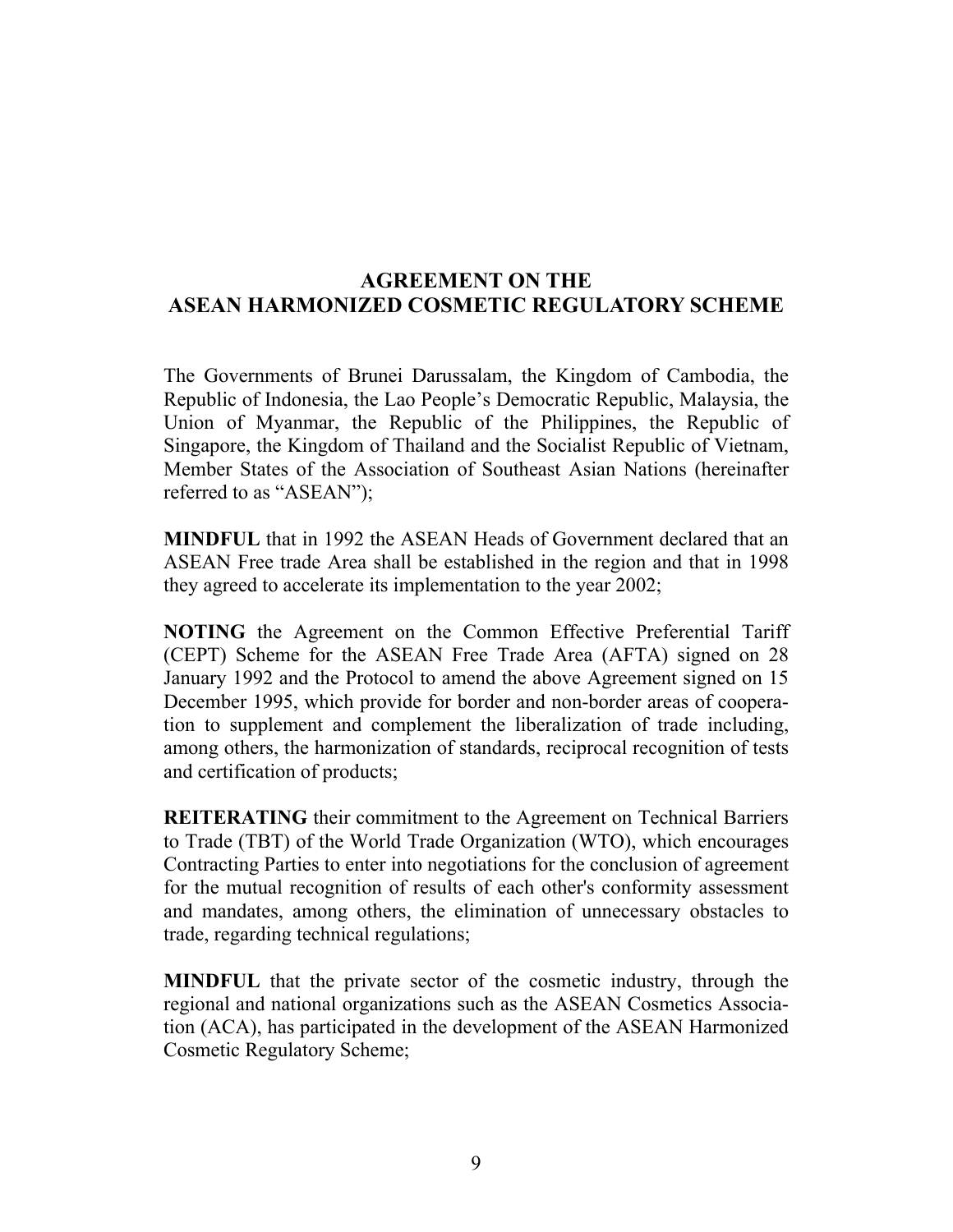**MINDFUL** of the desire of ASEAN Member States to encourage and promote cooperation among them in the field of technological development considering the different levels of infrastructure and economic development of ASEAN Member States;

**MINDFUL** further that the ASEAN Framework Agreement on Mutual Recognition Arrangements signed on 16 December 1998 provides a basis for development of Sectoral MRAs to facilitate the realization of AFTA; and

**DESIRING** to formulate an agreement to deepen and broaden cooperation on cosmetics to contribute to the realization of AFTA.

## **HAVE AGREED AS FOLLOWS:**

## **ARTICLE 1 OBJECTIVES**

The objectives of this Agreement are:

- a) To enhance cooperation amongst Member States in ensuring the safety, quality and claimed benefits of all cosmetic products marketed in ASEAN; and
- b) To eliminate restrictions to trade of cosmetic products amongst Member States through harmonization of technical requirements, Mutual Recognition of Product Registration Approvals and adoption of the ASEAN Cosmetic Directive .

### **ARTICLE 2 ASEAN HARMONIZED COSMETIC REGULATORY SCHEME**

- 1. The ASEAN Harmonized Cosmetic Regulatory Scheme has the following coverage:
	- a) The ASEAN Mutual Recognition Arrangement of Product Registration Approvals for Cosmetics appearing as Schedule A of this Agreement; and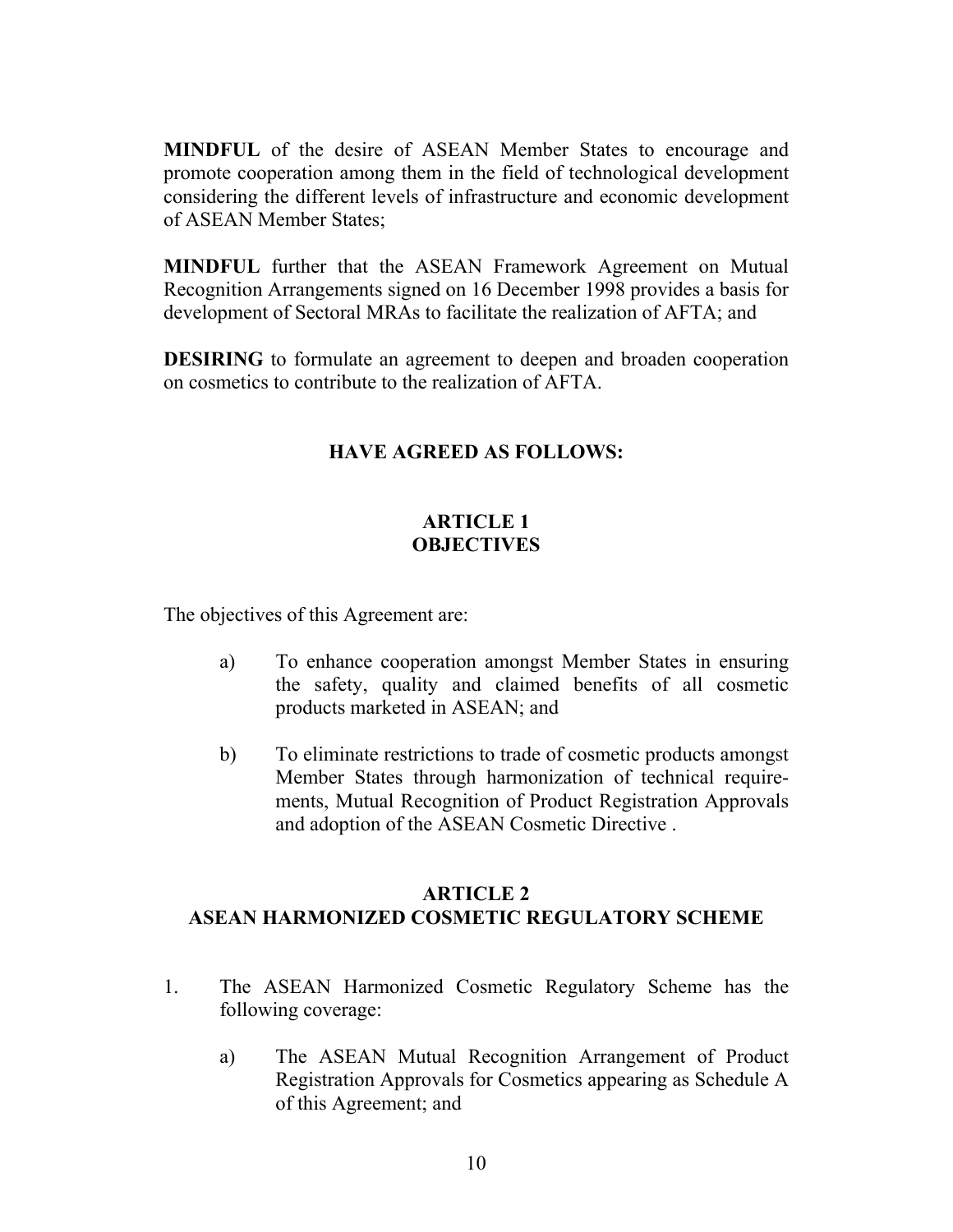- b) The ASEAN Cosmetic Directive appearing as Schedule B of this Agreement.
- 2. Member States may implement the ASEAN Mutual Recognition Arrangement of Product Registration Approvals for Cosmetics, which shall be effective as of the date when and between the Member States who accede thereto.
- 3. Member States shall undertake necessary measures to fully implement the ASEAN Cosmetic Directive by 1<sup>st</sup> January 2008.
- 4. Member States may implement the ASEAN Cosmetic Directive earlier than the date referred in Paragraph 3 of this Article and this Directive shall be effective as of the date when and between the Member States who may accede thereto beginning  $1<sup>st</sup>$  January 2003. In this case, the Member States shall inform the ASEAN Secretariat of their decision, who in turn shall promptly notify the other Member States.

### **ARTICLE 3 TECHNICAL DOCUMENTS FOR COSMETICS**

Member States shall undertake appropriate measures to adopt and implement the following common technical documents which appear as Appendices and Annexes to the ASEAN Cosmetic Directive or the ASEAN Mutual Recognition Arrangement of Product Registration Approvals, as the case may be:

- a) ASEAN Definition of Cosmetics and Illustrative List by Category of Cosmetic Products;
- b) ASEAN Cosmetic Ingredient Listings and ASEAN Handbook of Cosmetic Ingredients;
- c) ASEAN Cosmetic Labeling Requirements;
- d) ASEAN Cosmetic Claims Guidelines;
- e) ASEAN Cosmetic Product Registration Requirements;
- f) ASEAN Cosmetic Import/Export Requirements; and
- g) ASEAN Guidelines for Cosmetic Good Manufacturing **Practice**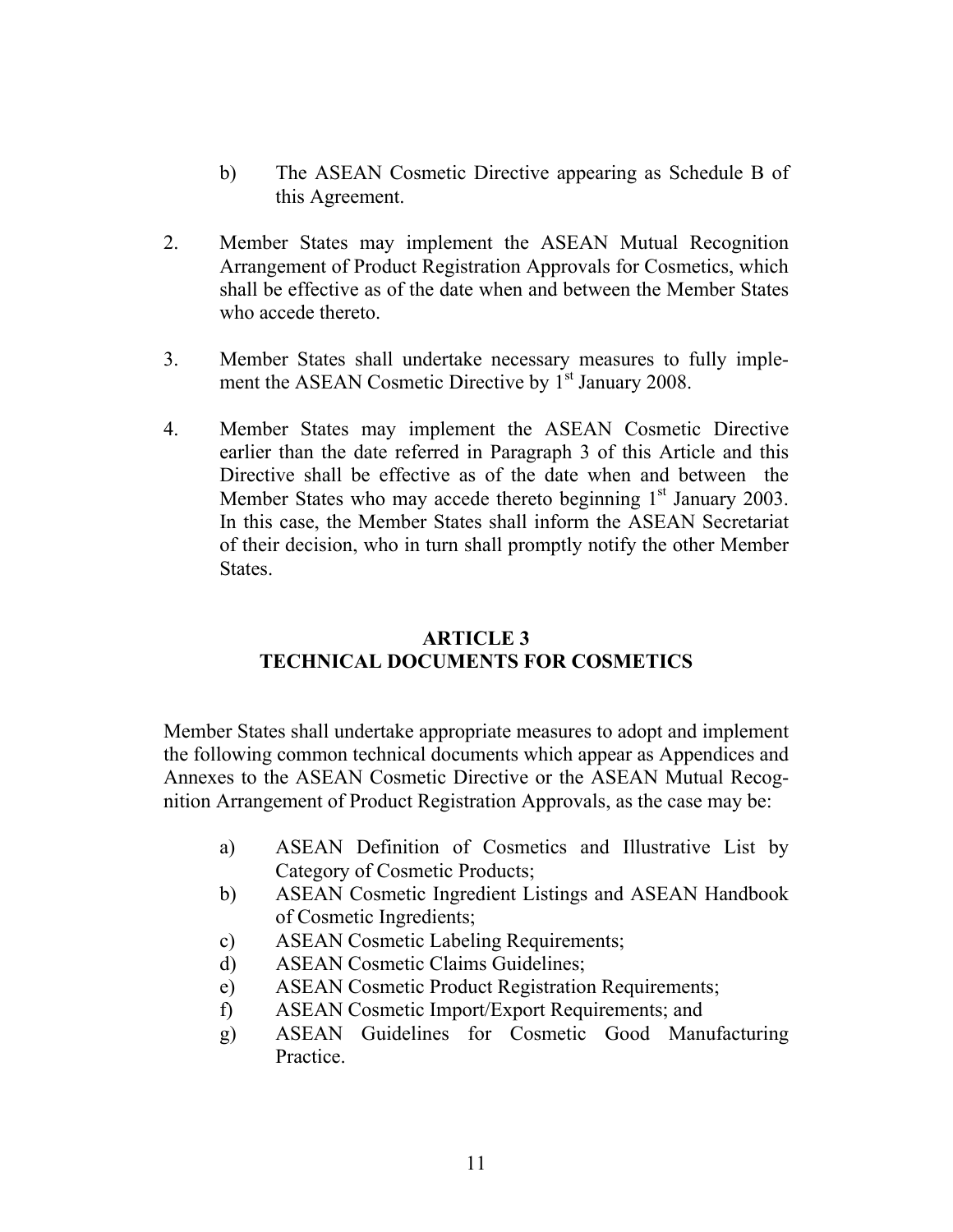#### **ARTICLE 4 OTHER AREAS OF COOPERATION**

Member States shall strengthen and enhance existing cooperation efforts in Cosmetics and cooperate in areas that are not covered by existing cooperation arrangements, which include but not limited to the following:

- a) Establishing or improving infrastructural facilities; and
- b) Encouraging and promoting cooperation in the fields of technological development pertaining to:
	- (i) labeling claims, product approvals and manufacturer's license;
	- (ii) accreditation and certification;
	- (iii) quality assurance and good manufacturing practice;
	- (iv) technical information; and
	- (v) training.

#### **ARTICLE 5 DISPUTE SETTLEMENT**

Any difference between Member States concerning the interpretation or implementation of this Agreement including the ASEAN Mutual Recognition Arrangement of Product Registration Approvals for Cosmetics and the ASEAN Cosmetic Directive, shall be settled amicably by consultation or negotiation among the Member States. If a settlement cannot be reached, thus, it shall be subjected to the Dispute Settlement Mechanism of ASEAN in accordance with the Protocol on Dispute Settlement Mechanism, which was signed on 20 November 1996 in Manila, Philippines.

### **ARTICLE 6 INSTITUTIONAL ARRANGEMENTS**

1. An ASEAN Cosmetic Committee (hereinafter called "the ACC"), is hereby established, which shall be responsible for effective functioning of this Agreement. The ACC shall consist of one official representative from each Member State's regulatory authority responsible for cosmetics. The representative may be accompanied by their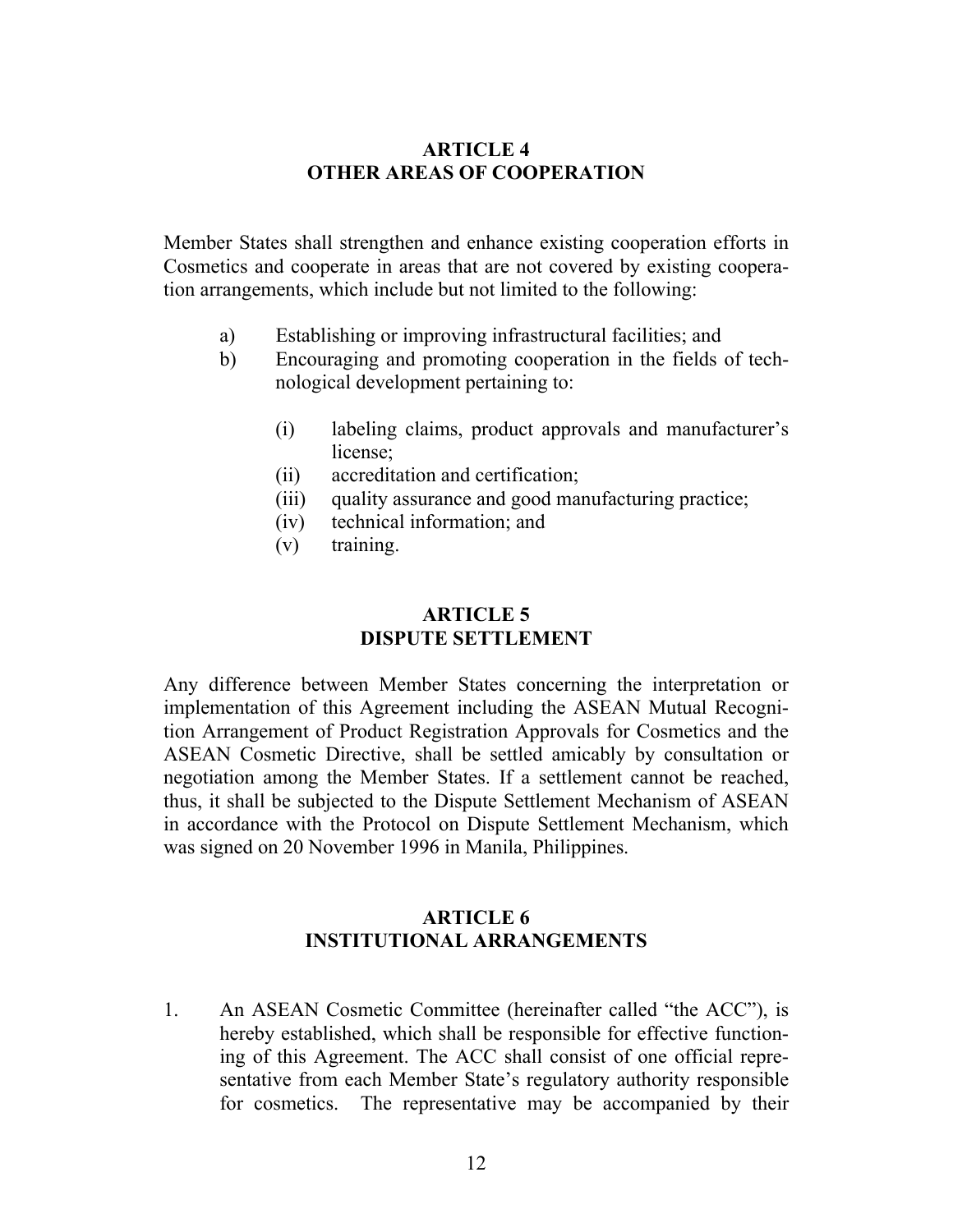delegation at meetings of the ACC. The ASEAN Cosmetic Industry, such as ACA, will be invited to meetings of the ACC and shall be consulted on all matters concerning the Cosmetic Industry.

- 2. The ACC, in performance of its functions, shall take its decision by consensus and shall be responsible for but not limited to the following:
	- a) coordinating, reviewing and monitoring the implementation of this Agreement, including the ASEAN Mutual Recognition Arrangement of Product Registration Approvals for Cosmetics and the ASEAN Cosmetic Directive; and
	- b) reviewing and updating the technical documents in Article 3 of this Agreement.
- 3. The ACC may establish or consult any body or bodies for purpose of giving advice on any matter of a scientific or technical nature in the field of cosmetic products.
- 4. The ACC shall adopt its own rules of procedures.
- 5. The ASEAN Consultative Committee for Standards and Quality (ACCSQ) and the ASEAN Secretariat shall provide support in coordinating and monitoring the implementation of this Agreement, including the ASEAN Mutual Recognition Arrangement of Product Registration Approvals for Cosmetics and the ASEAN Cosmetic Directive and assist the ACC in all matters relating thereto.

#### **ARTICLE 7 FINAL PROVISIONS**

- 1. The provisions of this Agreement may be amended by written agreement of all Member States. All amendments shall become effective upon acceptance by all Member States.
- 2. This Agreement shall be effective upon signing by all Member States.
- 3. This Agreement shall be deposited with the Secretary-General of ASEAN, who shall promptly furnish a certified copy thereof to each Member State.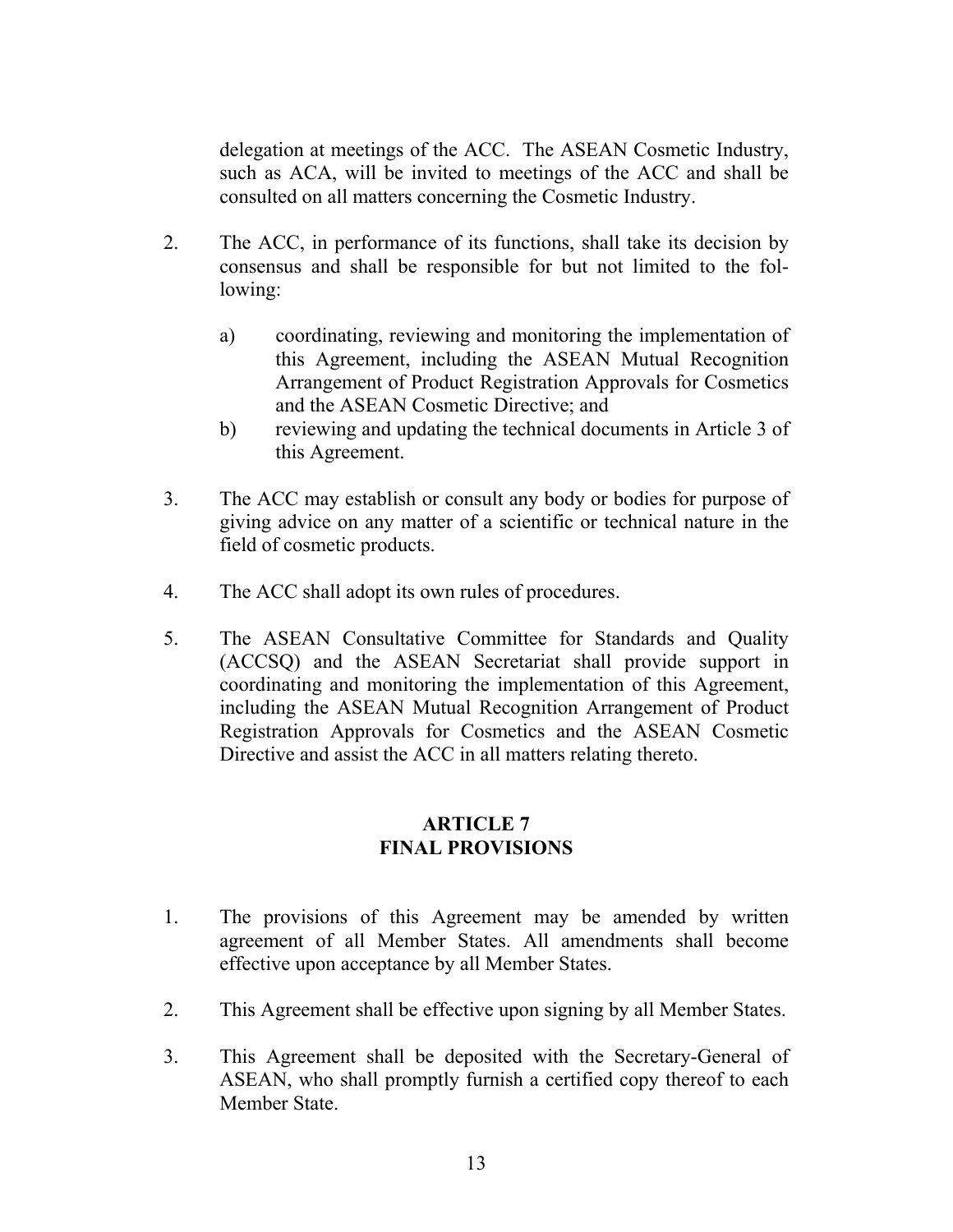**IN WITNESS WHEREOF**, the undersigned, being duly authorized by their respective Governments, have signed this Agreement on the ASEAN Harmonized Cosmetic Regulatory Scheme.

**DONE** in Phnom Penh, Cambodia on this 2<sup>nd</sup> day of September in the year Two Thousand and Three, in a single copy in the English language.

#### **For the Government of Brunei Darussalam**

### **ABDUL RAHMAN TAIB**

Minister of Industry and Primary Resources

## **For the Government of the Kingdom of Cambodia**

## **CHAM PRASIDH**

Minister of Commerce

### **For the Government of the Republic of Indonesia**

### **RINI M. S. SOEWANDI**

Minister of Industry and Trade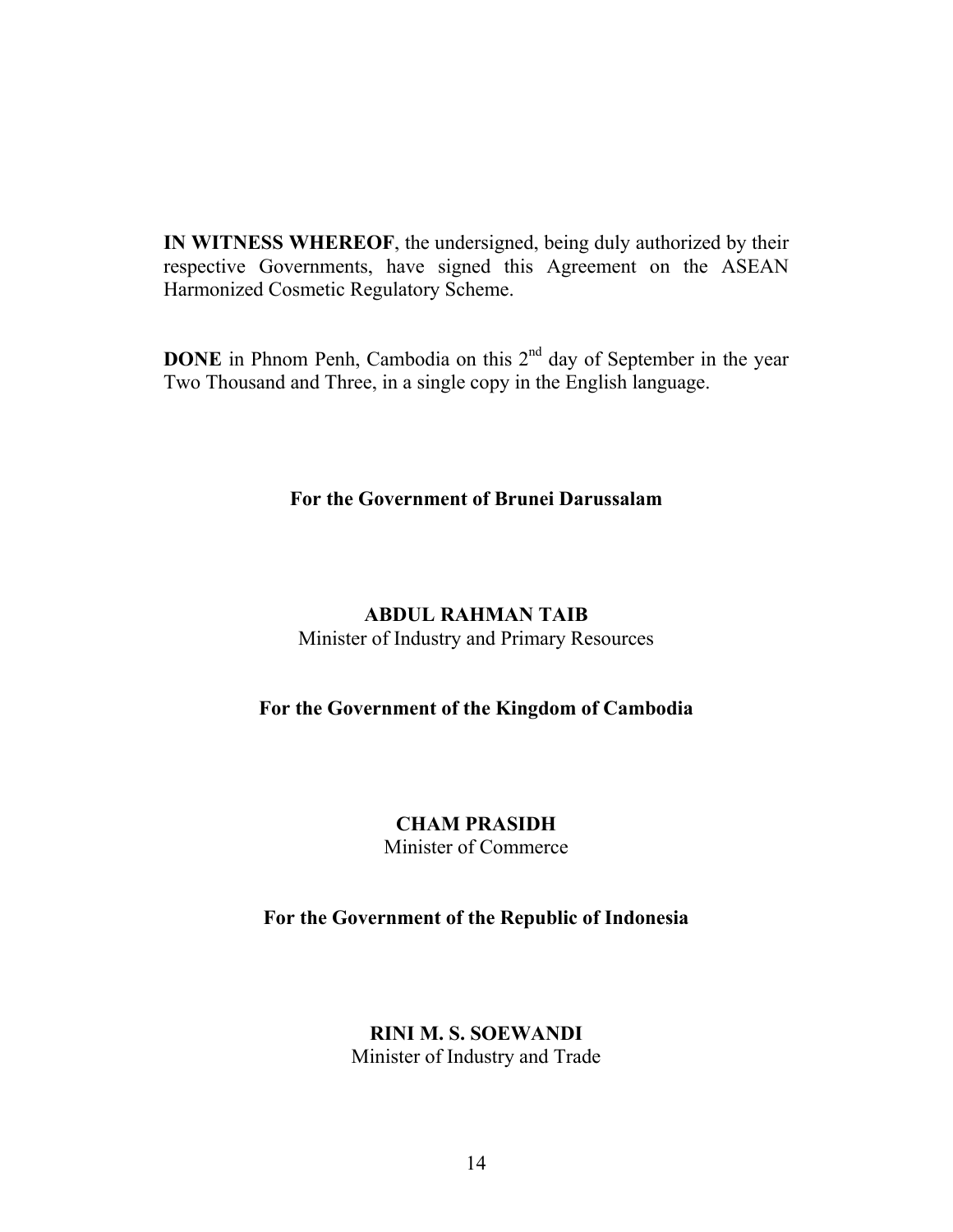#### **For the Government of the Lao People's Democratic Republic**

**SOULIVONG DARAVONG**  Minister of Industry and Handicraft

**For the Government of Malaysia** 

**RAFIDAH AZIZ**  Minister of International Trade and Industry

**For the Government of the Union of Myanmar** 

#### **BRIGADIER GENERAL DAVID O. ABEL**

Minister at the Office of the Chairman of the State Peace and Development Council

**For the Government of the Republic of the Philippines** 

**MANUEL M. DAYRIT**  Secretary of Health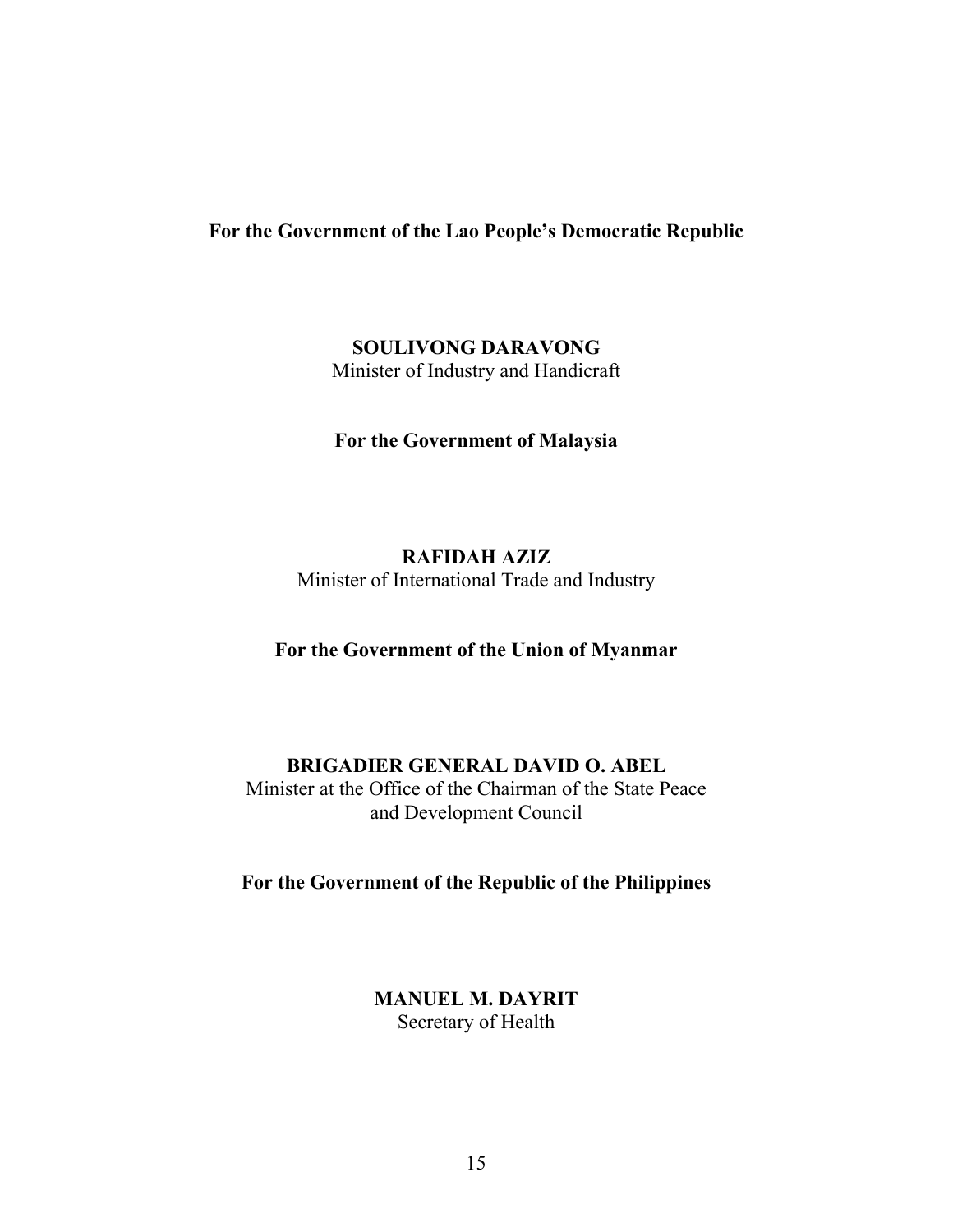**For the Government of the Republic of Singapore** 

## **B.G. (NS) GEORGE YONG-BOON YEO**  Minister for Trade and Industry

**For the Government of the Kingdom of Thailand** 

**ADISAI BODHARAMIK**  Minister of Commerce

**For the Government of the Socialist Republic of Vietnam** 

**TRUONG DINH TUYEN**  Minister of Trade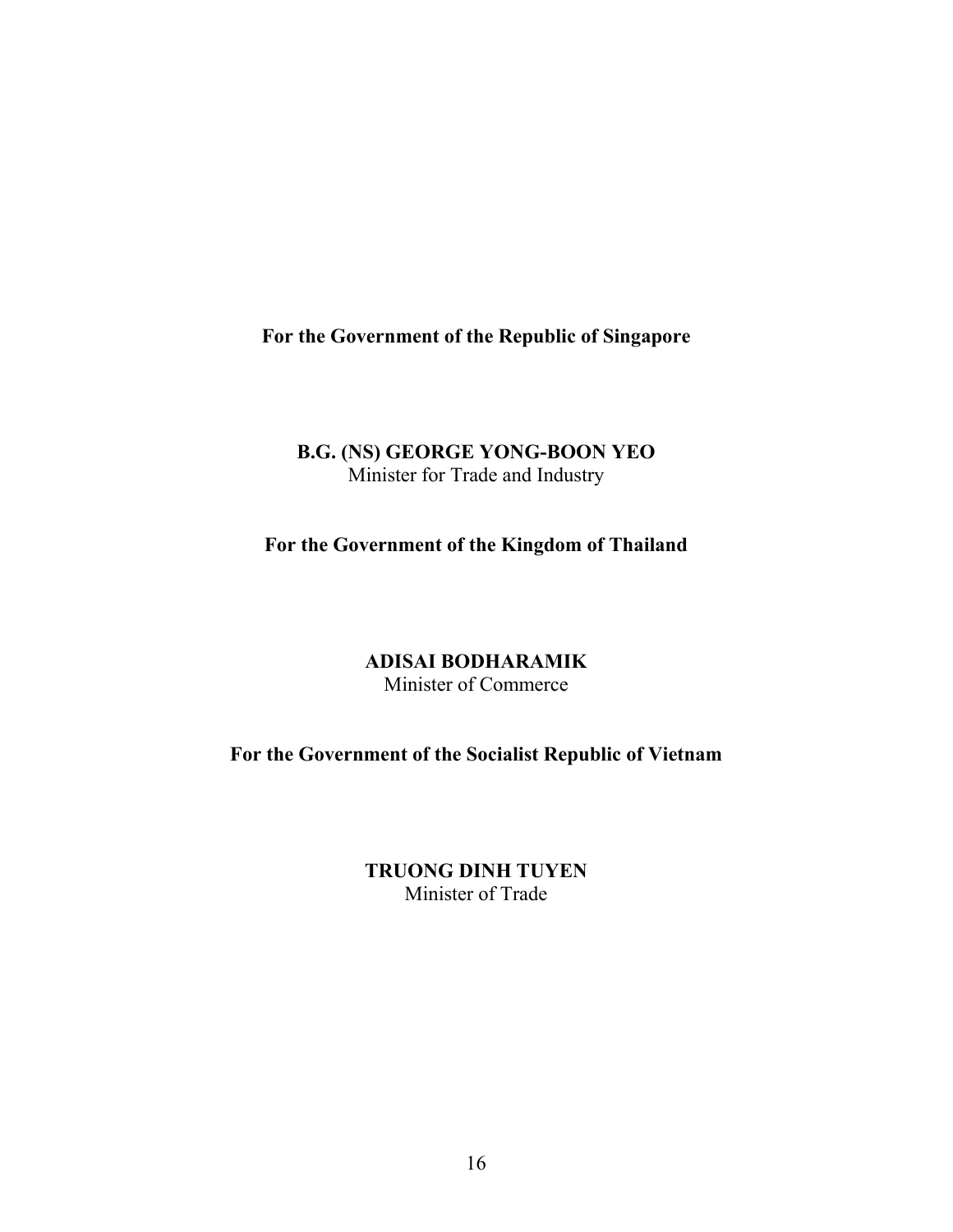# **SCHEDULE A**

# **ASEAN MUTUAL RECOGNITION ARRANGEMENT OF PRODUCT REGISTRATION APPROVALS FOR COSMETICS**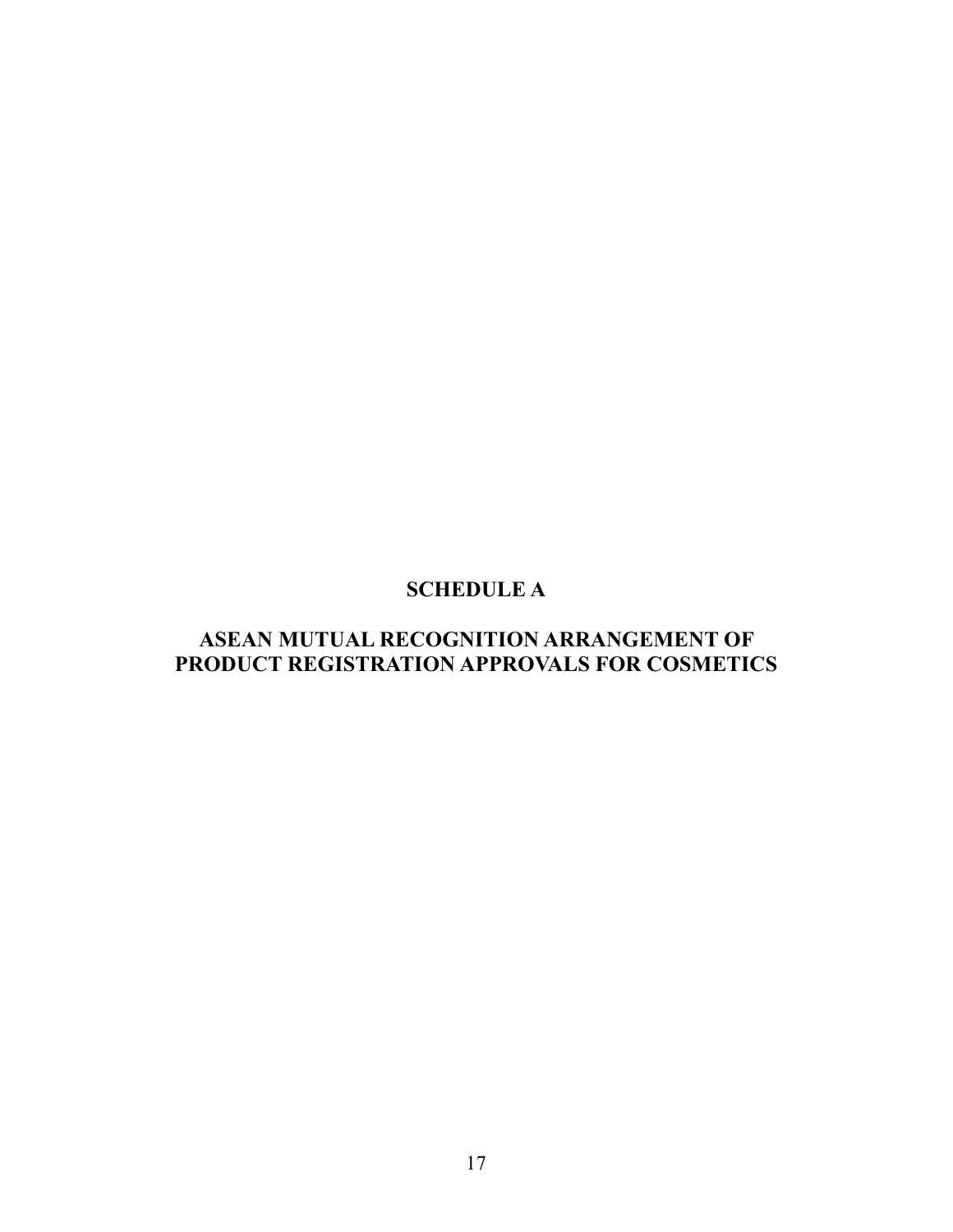### **SCHEDULE A**

## **ASEAN MUTUAL RECOGNITION ARRANGEMENT OF PRODUCT REGISTRATION APPROVALS FOR COSMETICS**

The Governments of Brunei Darussalam, the Kingdom of Cambodia, the Republic of Indonesia, the Lao People's Democratic Republic, Malaysia, the Union of Myanmar, the Republic of the Philippines, the Republic of Singapore, the Kingdom of Thailand and the Socialist Republic of Vietnam, Member States of the Association of Southeast Asian Nations (hereinafter referred to as "ASEAN");

**HAVING** regard to the Principles of Harmonization of Cosmetic Regulations, the Common Technical Documents for Cosmetics and the progress made in its implementation;

**DESIRING** to implement the Agreement on the ASEAN Harmonized Cosmetic Regulatory Scheme signed on 2 September 2003.

#### **HAVE AGREED AS FOLLOWS:**

#### **ARTICLE 1 OBJECTIVE**

The objective of the ASEAN Mutual Recognition Arrangement of Product Registration Approvals for Cosmetics (hereafter referred to as this Arrangement) is to specify requirements and procedures for the implementation of the mutual recognition of product registration approvals for cosmetics amongst the Member States.

#### **ARTICLE 2 MUTUAL RECOGNITION OF THE PRODUCT REGISTRATION APPROVALS**

1. The Member States shall mutually recognize the product registration approvals for cosmetic products, issued by a Member State's Regu-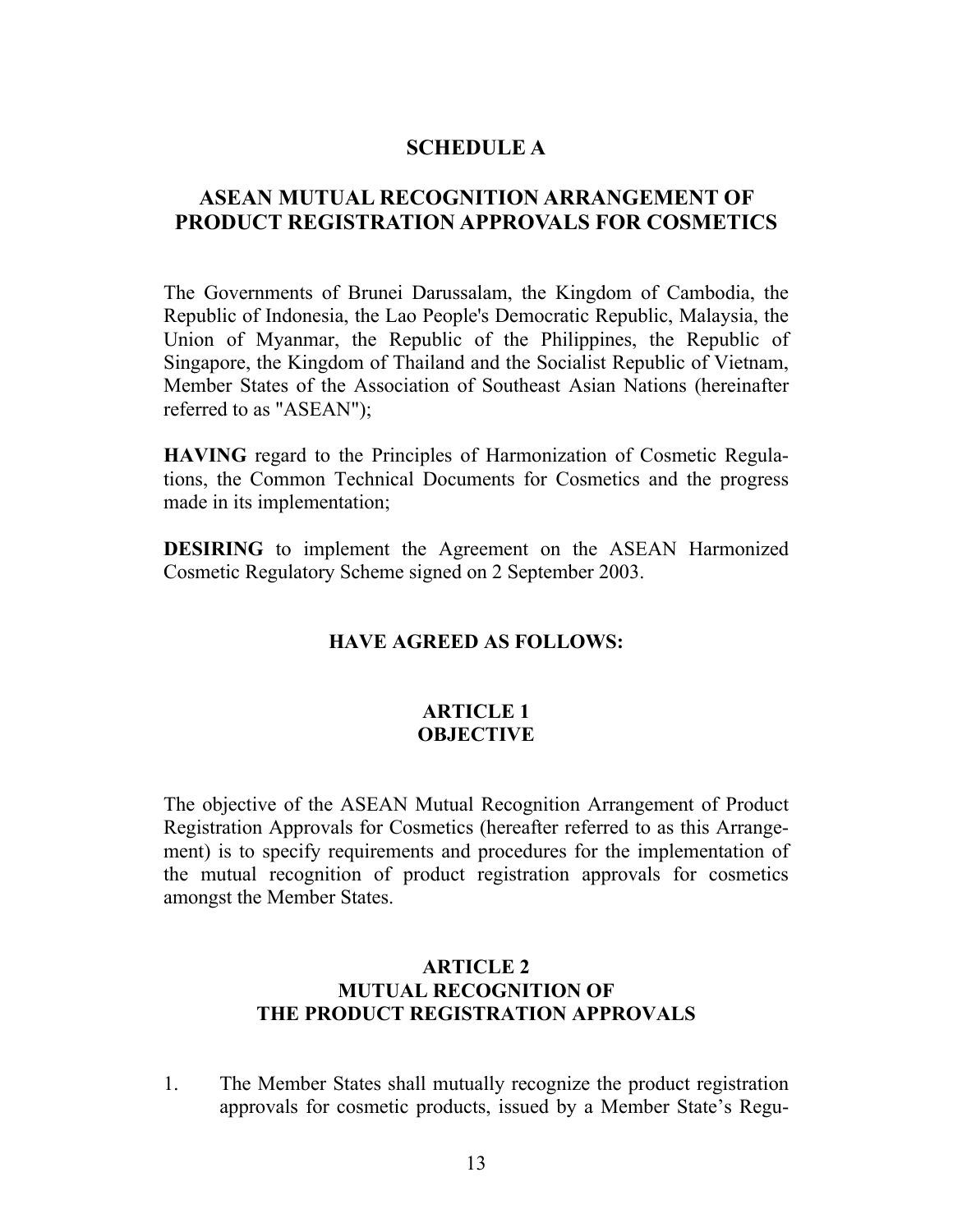latory Authority in accordance with the ASEAN Cosmetic Product Registration Requirements and ASEAN Cosmetic Labeling Requirements.

2. Within this Arrangement, "recognition" means the use of certificate of product registration as agreed upon, as a basis for regulatory actions such as approvals or re-issuing the product registration approvals.

#### **ARTICLE 3 PROCEDURES**

- 1. Only cosmetic products registered by a Member State in accordance with Article 2 of this Arrangement can be marketed in the territory of the other Member States.
- 2. To market cosmetic products meeting requirements of the paragraph 1 of this Article, to the territory of the other Member States, the following documentation is required for submission by the company or person responsible for placing the product in the market (applicant):
	- a) Notification Letter informing the other Member States that the product(s) will be marketed in their respective territories. The information required for Notification are detailed in the ASEAN Cosmetic Product Registration Requirements appearing as Appendix IV; and
	- b) Certified true copy of the Certificate of Product Registration issued by the regulatory authority responsible for cosmetics.
- 3. Within 30 calendar days following receipt of the documents under paragraph 2 of this Article, the other Member States shall indicate to the applicant either their confirmation that the product can be marketed or their need for clarification on the documentation submitted.
- 4. Any dispute on the clarification shall be settled between the Member State and applicant concerned in a timely manner through consultation and verification of compliance based on the ASEAN Cosmetic Product Registration Requirements in Article 2 of this Arrangement.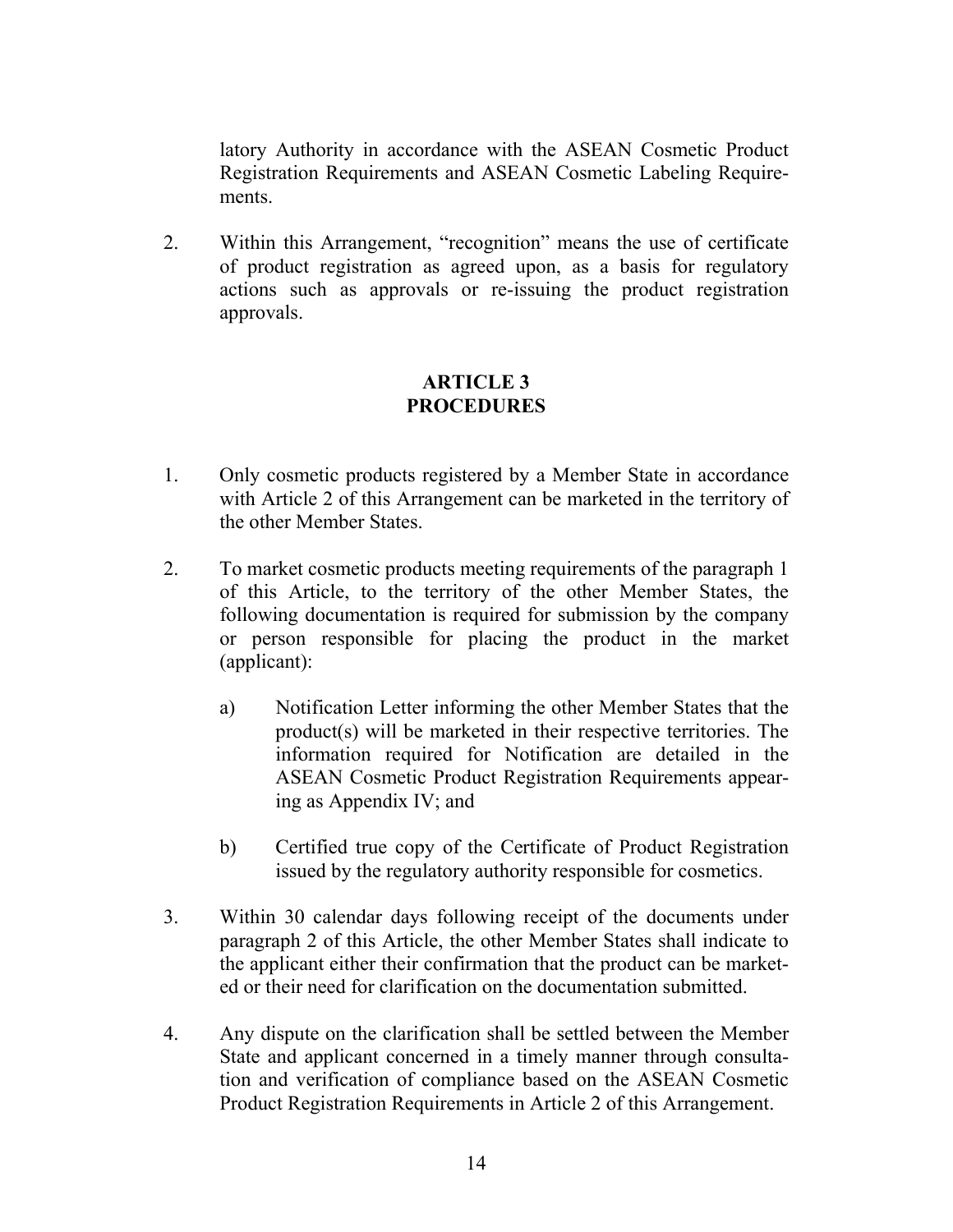## **ARTICLE 4 PARTICIPATION**

- 1. This Arrangement is intended to be multilateral in which all Member States are encouraged to participate. However, two or more Member States may proceed first if other Member States are not ready to participate in this Arrangement or decide to proceed directly to the ASEAN Cosmetic Directive.
- 2. Any Member State that wishes to participate in this Arrangement shall notify the ASEAN Secretariat of its intention to participate and the date on which its participation will take effect. The ASEAN Secretariat shall send a copy of this notification to the other Member States.
- 3. Member States shall review regularly the progress of the implementation of this Arrangement through the ACC. Meetings will be convened as required and shall be held in rotation among the Member States, the venue and time of which shall be agreed by the Member States.

## **ARTICLE 5 FINAL PROVISIONS**

- 1. A Member State may at any time withdraw from this Arrangement after giving all the other Member States at least three months' notice in writing with a copy to the ASEAN Secretariat. The withdrawal shall not affect the validity and duration of any activity made under this Arrangement until the completion of such activity.
- 2. This Arrangement shall be valid and enforceable until superseded by the ASEAN Cosmetic Directive.

**\_\_\_\_\_\_\_\_\_\_\_\_\_\_\_\_\_\_\_\_**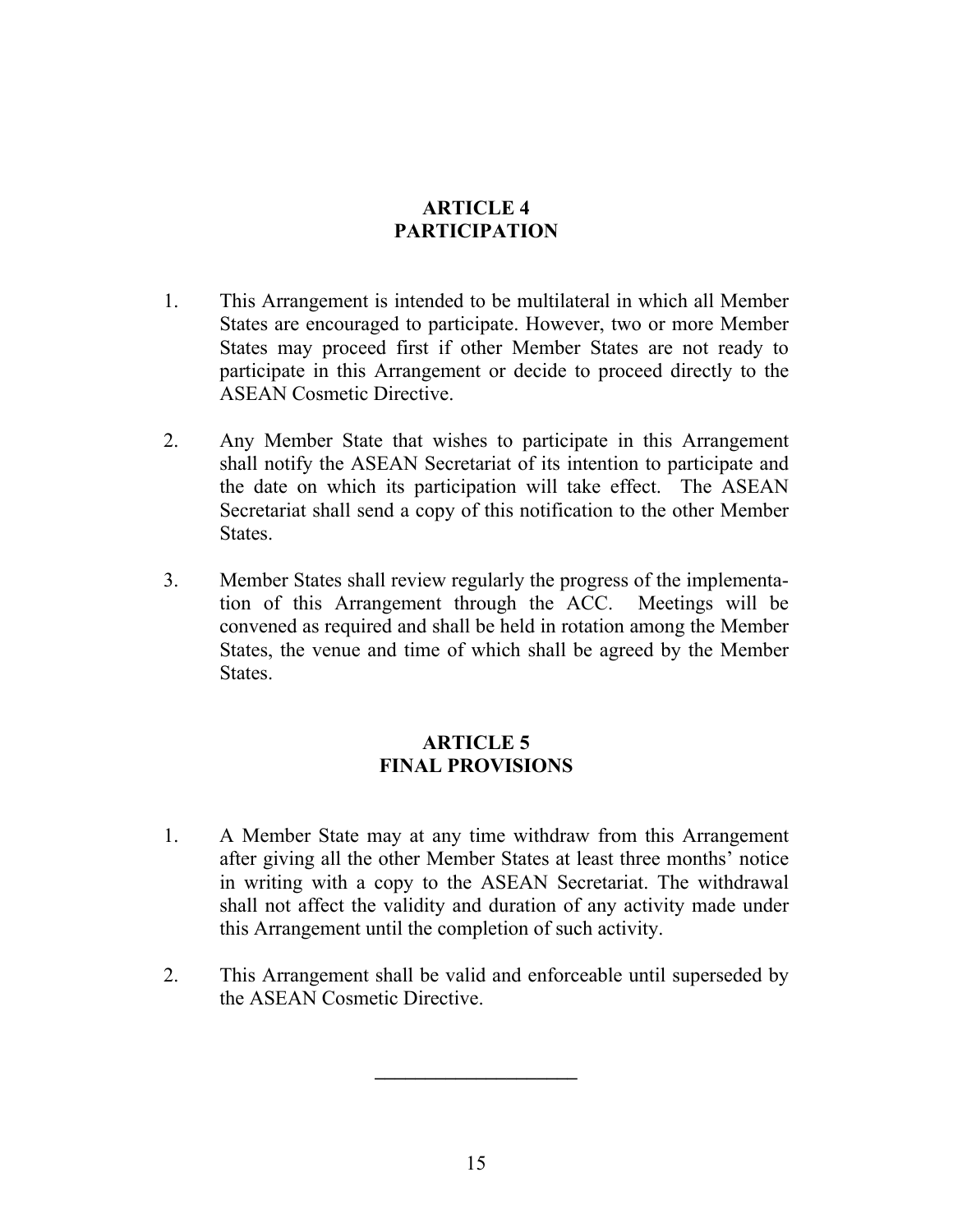# **SCHEDULE B**

# **ASEAN COSMETIC DIRECTIVE**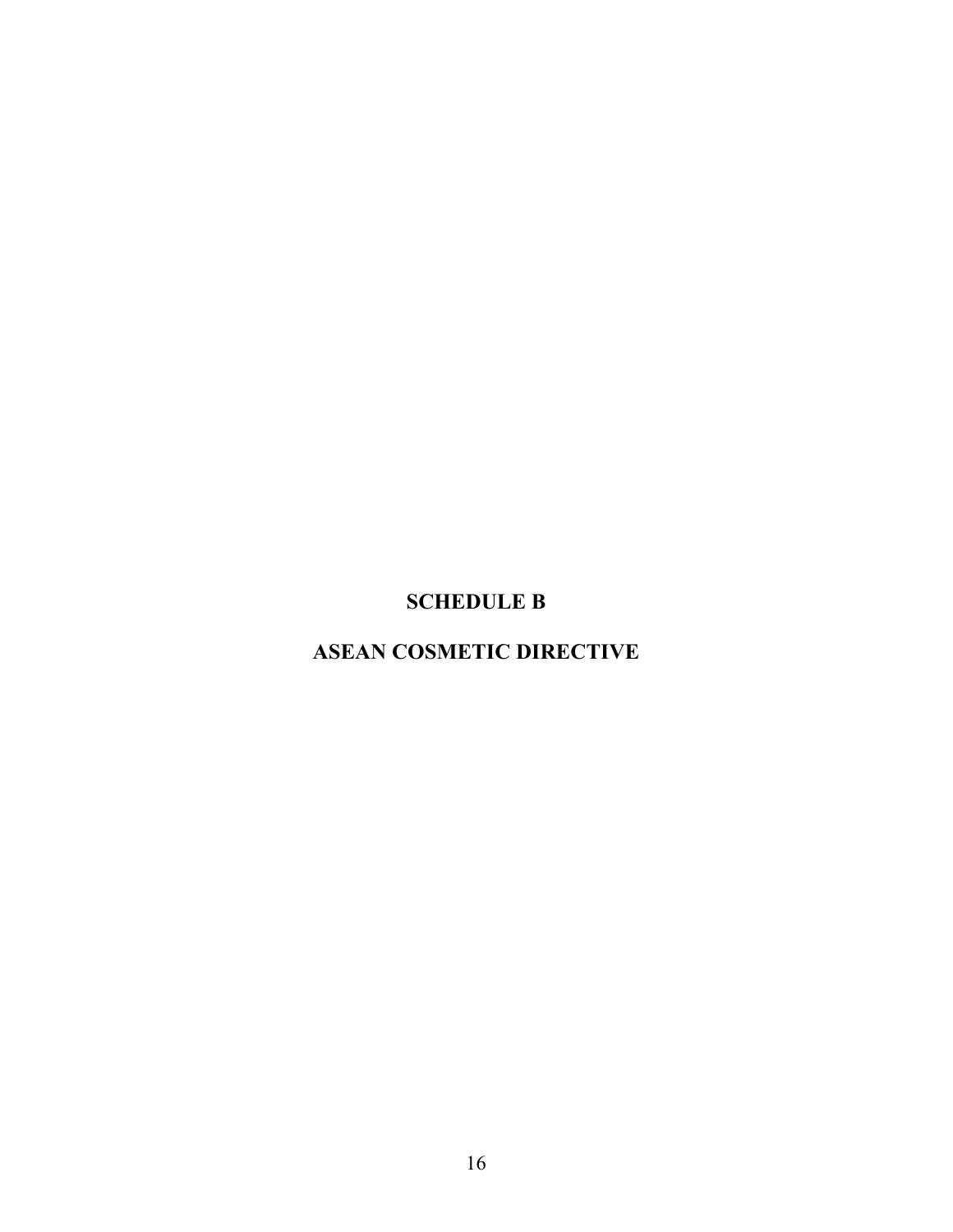### **SCHEDULE B**

### **ASEAN COSMETIC DIRECTIVE**

The Governments of Brunei Darussalam, the Kingdom of Cambodia, the Republic of Indonesia, the Lao People's Democratic Republic, Malaysia, the Union of Myanmar, the Republic of the Philippines, the Republic of Singapore, the Kingdom of Thailand and the Socialist Republic of Vietnam, Member States of the Association of Southeast Asian Nations (hereinafter referred to as "ASEAN");

**HAVING** regard to the Principles of Harmonization of Cosmetic Regulations, the Common Technical Documents for Cosmetics and the progress made in its implementation; and

**DESIRING** to implement the Agreement on the ASEAN harmonized Cosmetic Regulatory Scheme signed on 2 September 2003.

## **HAVE ADOPTED THIS DIRECTIVE:**

#### **ARTICLE 1 GENERAL PROVISIONS**

- 1. Member States shall undertake all necessary measures to ensure that only cosmetic products which conform to the provisions of this Directive, its Annexes and Appendices may be placed in the market.
- 2. Notwithstanding to Article 4 and without prejudice to Article 5 and Article 10, a Member State may not, for reasons related to the requirements laid down in this Directive, its Annexes and Appendices, refuse, prohibit or restrict the marketing of any cosmetic products which comply with the requirements of this Directive, its Annexes and Appendices thereto.
- 3. The company or person responsible for placing the cosmetic products in the market, shall notify the regulatory authority responsible for cosmetics (hereafter referred to as regulatory authority) of each Member State where the product will be marketed of the place of the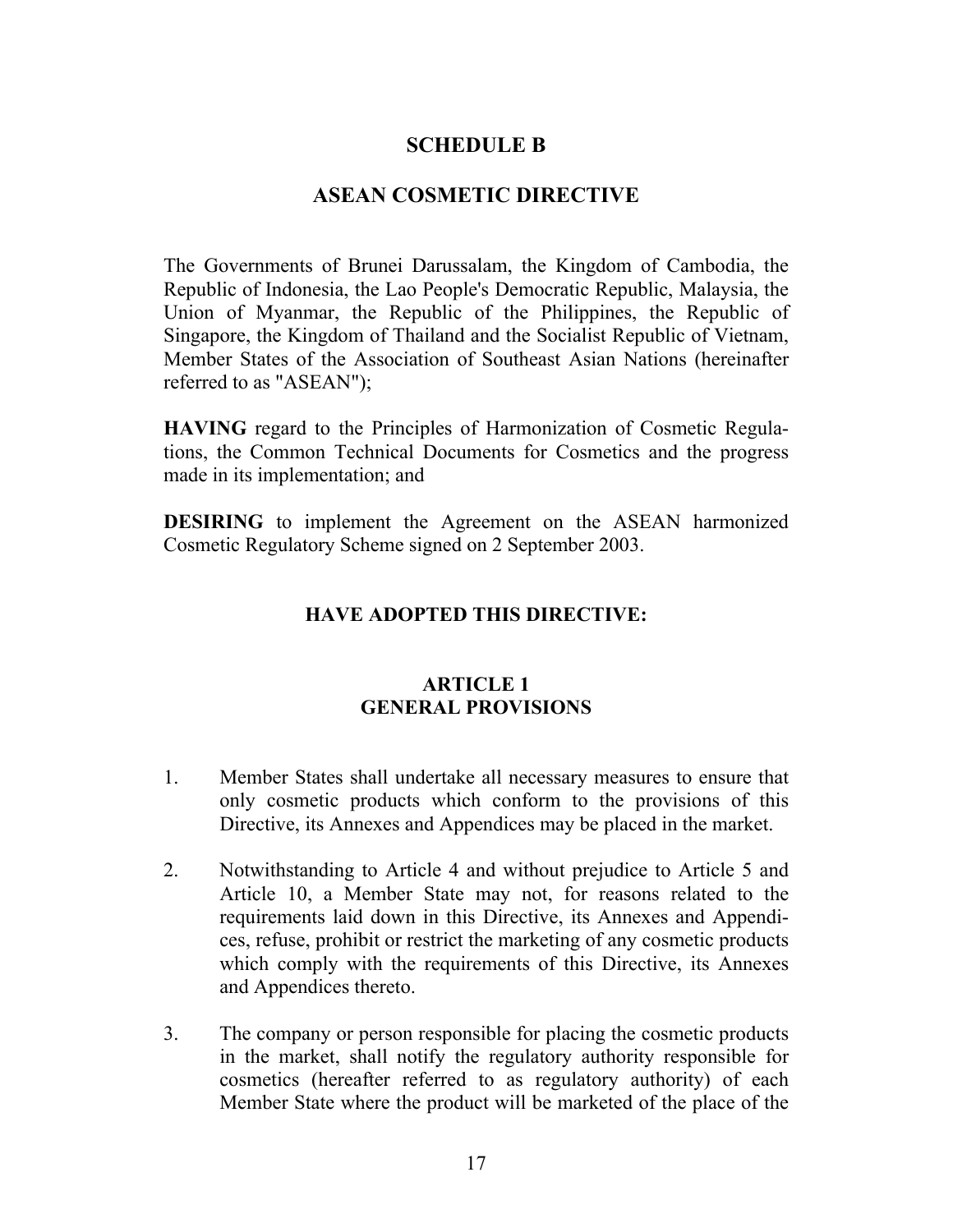manufacture or of initial importation before the product is placed in the market.

4. The company or person responsible for placing the cosmetic products in the market shall for control purposes keep the product's technical and safety information readily accessible to the regulatory authority of the Member State concerned.

#### **ARTICLE 2 DEFINITION AND SCOPE OF COSMETIC PRODUCT**

- 1. A "cosmetic product" shall mean any substance or preparation intended to be placed in contact with the various external parts of the human body (epidermis, hair system, nails, lips and external genital organs) or with the teeth and the mucous membranes of the oral cavity with a view exclusively or mainly to cleaning them, perfuming them, changing their appearance and/or correcting body odours and/or protecting them or keeping them in good condition.
- 2. The products to be considered as cosmetic products within the meaning of this definition are listed in Appendix I.
- 3. Cosmetic products containing any substances in Annex V shall be excluded from the scope of this Directive. Member States may take measures as they deem necessary with regard to those products.

## **ARTICLE 3 SAFETY REQUIREMENTS**

1. A cosmetic product placed on the market must not cause damage to human health when applied under normal or reasonably foreseeable conditions of use, taking account, in particular, of the product's presentation, its labeling, instructions for its use and disposal, warning statements as well as any other indication or information provided by the manufacturer or his authorized agent or by any other person responsible for placing the product on the market.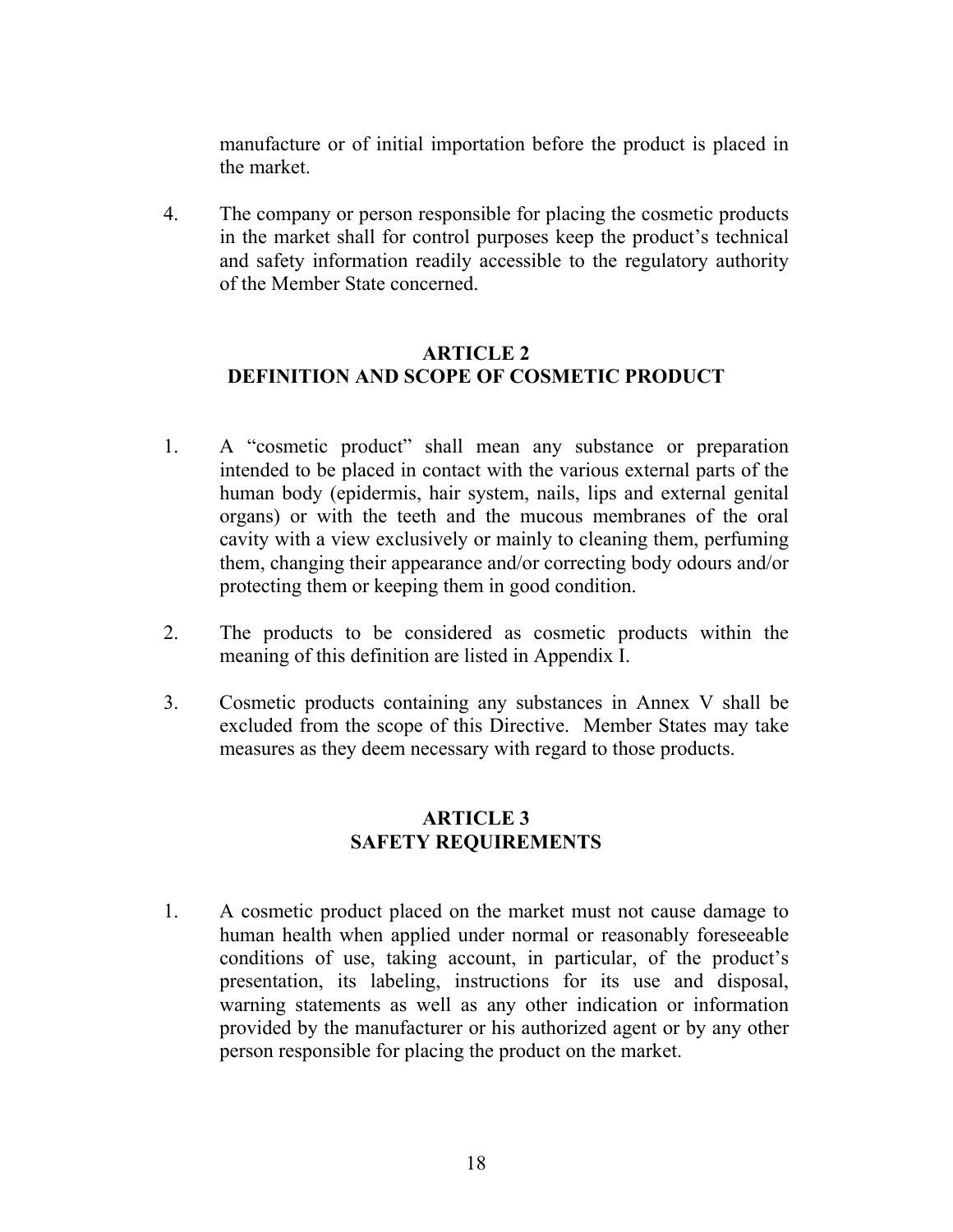2. The provision of such warnings shall not, in any event, exempt any person from compliance with the other requirements laid down in this Directive.

#### **ARTICLE 4 INGREDIENT LISTINGS**

- 1. Member States shall adopt the Cosmetic Ingredient Listings of the EU Cosmetic Directive 76/768/EEC including the latest amendments.
- 2. Member States shall prohibit the marketing of cosmetic products containing:
	- a) substances listed in Annex II;
	- b) substances listed in the first part of Annex III, beyond the limits and outside the conditions laid down;
	- c) colouring agents other than those listed in Annex IV, Part 1 with the exception of cosmetic products containing colouring agents intended solely to colour hair;
	- d) colouring agents listed in Annex IV, Part 1 used outside the conditions laid down, with the exception of cosmetic products containing colouring agents intended solely to colour hair;
	- e) preservatives other than those listed in Annex VI, Part 1;
	- f) preservatives listed in Annex VI, Part 1 beyond the limits and outside the conditions laid down therein, unless other concentrations are used for specific purposes apparent from the presentation of the product;
	- g) UV filters other than those listed in Annex VII, Part 1; and
	- h) UV filters listed in Annex VII, Part 1 beyond the limits and outside the conditions laid down therein.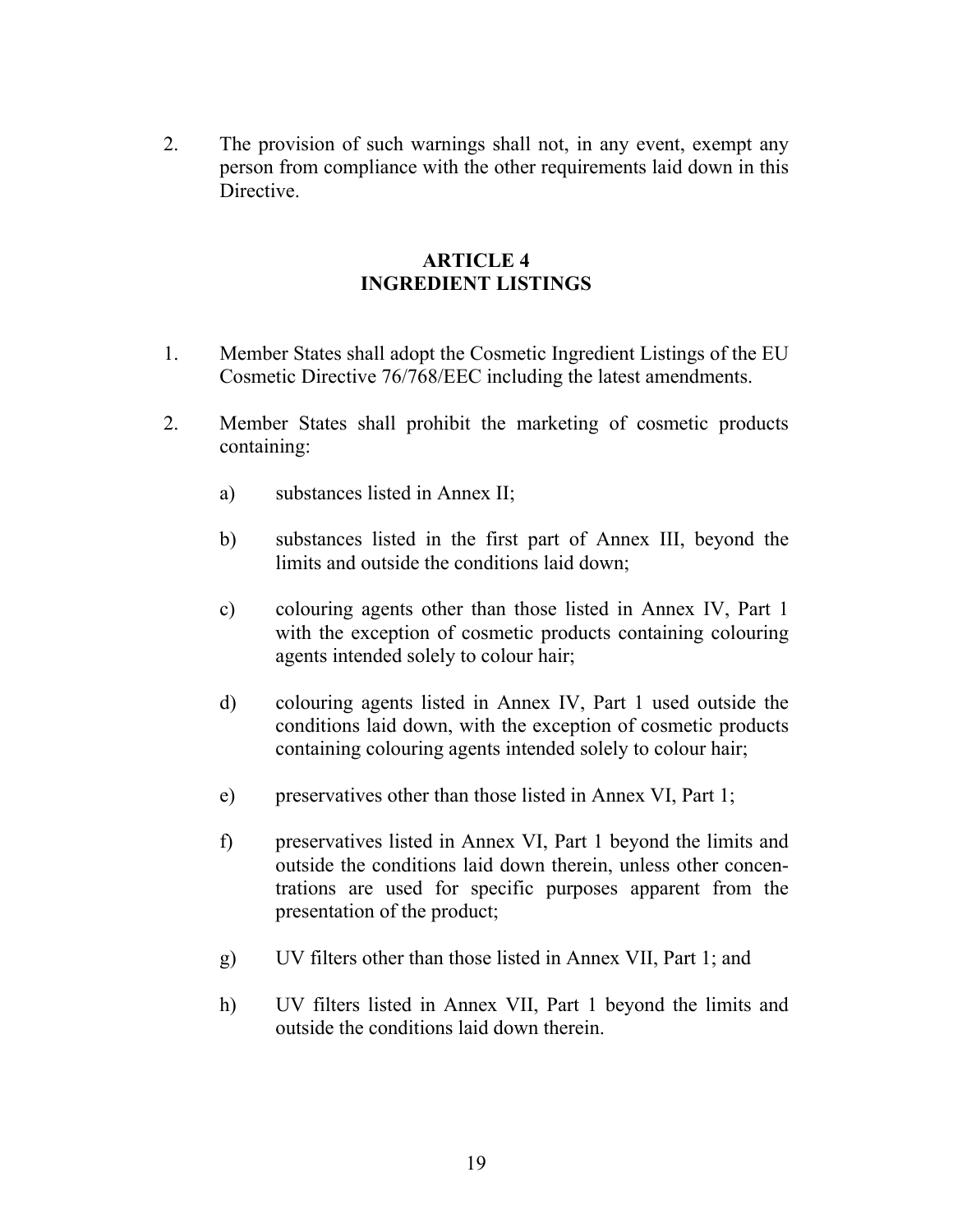- 3. The presence of traces of the substances listed in Annex II shall be allowed provided that such presence is technically unavoidable in good manufacturing practice and that it conforms with Article 3.
- 4. Member States shall allow the marketing of cosmetic products containing:
	- a) the substances and other ingredients listed in Annex III, Part 2 within the limits and under the conditions laid down, up to the dates in column(g) of that Annex;
	- b) the colouring agents listed in Annex IV, Part 2, used within the limits and under the conditions laid down, until the admission dates given in that Annex;
	- c) the preservatives listed in Annex VI, Part 2, within the limits and under the conditions laid down, until the dates given in column (f) of that Annex. However, some of these substances may be used in other concentrations for specific purposes apparent from the presentation of the product;
	- d) the UV filters listed in Part 2 of Annex VII, within the limits and under the conditions laid down, until the dates given in column (f) of that Annex.

At these dates, these substances, colouring agents, preservatives and UV filters shall be:

- definitively allowed, or
- definitively prohibited (Annex II), or
- maintained for a given period specified in Part 2 of Annexes III, IV and VII, or
- deleted from all the Annexes, on the basis of available scientific information or because they are no longer used.

## **ARTICLE 5 ASEAN HANDBOOK OF COSMETIC INGREDIENTS**

1. Notwithstanding the Article 4, a Member State may authorize the use within its territory of other substances, not contained in the lists of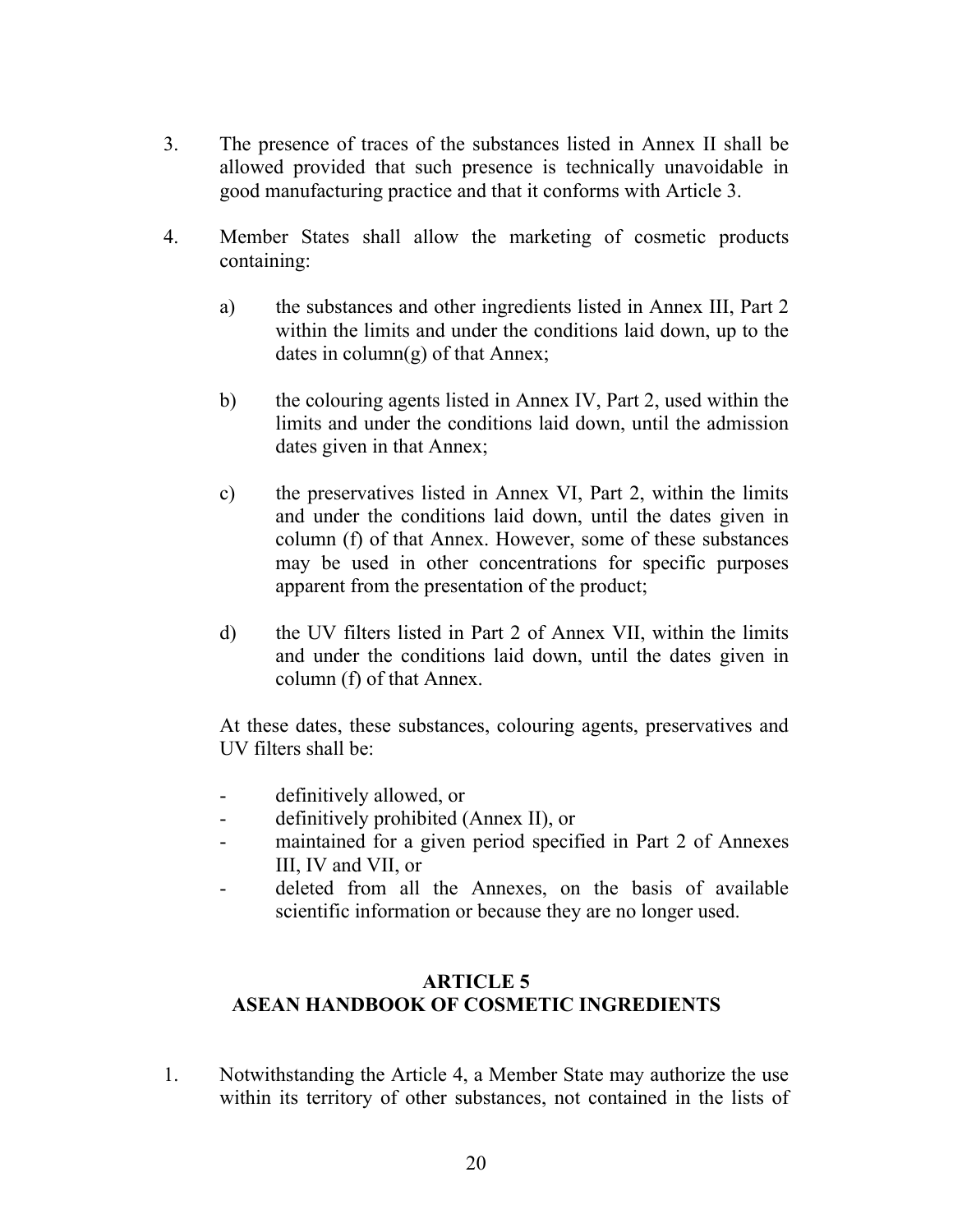substances allowed, for certain cosmetic products specified in its national authorization, subject to the following conditions:

- a) the authorization must be limited to a maximum of three years;
- b) the Member State must carry out an official check on cosmetic products manufactured from the substance or preparation use of which it has authorized;
- c) cosmetic products thus manufactured must bear a distinctive indication which will be defined in the authorization.
- 2. The Member State shall forward to the ASEAN Secretariat and to the other Member States the text of any authorization decision taken pursuant to paragraph 1 within two months of the date on which it came into effect.
- 3. Before expiry of the three-year period provided for in paragraph 1, the Member State may submit to the ACC a request for the inclusion in the list of permitted substances (Annex VIII – the ASEAN Handbook of Cosmetic Ingredients) given national authorization in accordance with paragraph 1. At the same time, it shall supply supporting documents setting out the grounds on which it deems such inclusion justified and shall indicate the uses for which the substance or preparation is intended. A decision shall be taken on the basis of the latest scientific and technical knowledge, after consultation, at the initiative of the ACC or of a Member State, as to whether the substance in question may be included in a list of permitted substances (Annex VIII – the ASEAN Handbook of Cosmetic Ingredients) or whether the national authorization should be revoked. Notwithstanding paragraph 1(a), the national authorization shall remain in force until a decision is taken on the request for inclusion in the list.

### **ARTICLE 6 LABELING**

1. Member States shall take all necessary measures to ensure that cosmetic products may be marketed only if product label is in full compliance with the ASEAN Cosmetic Labeling Requirements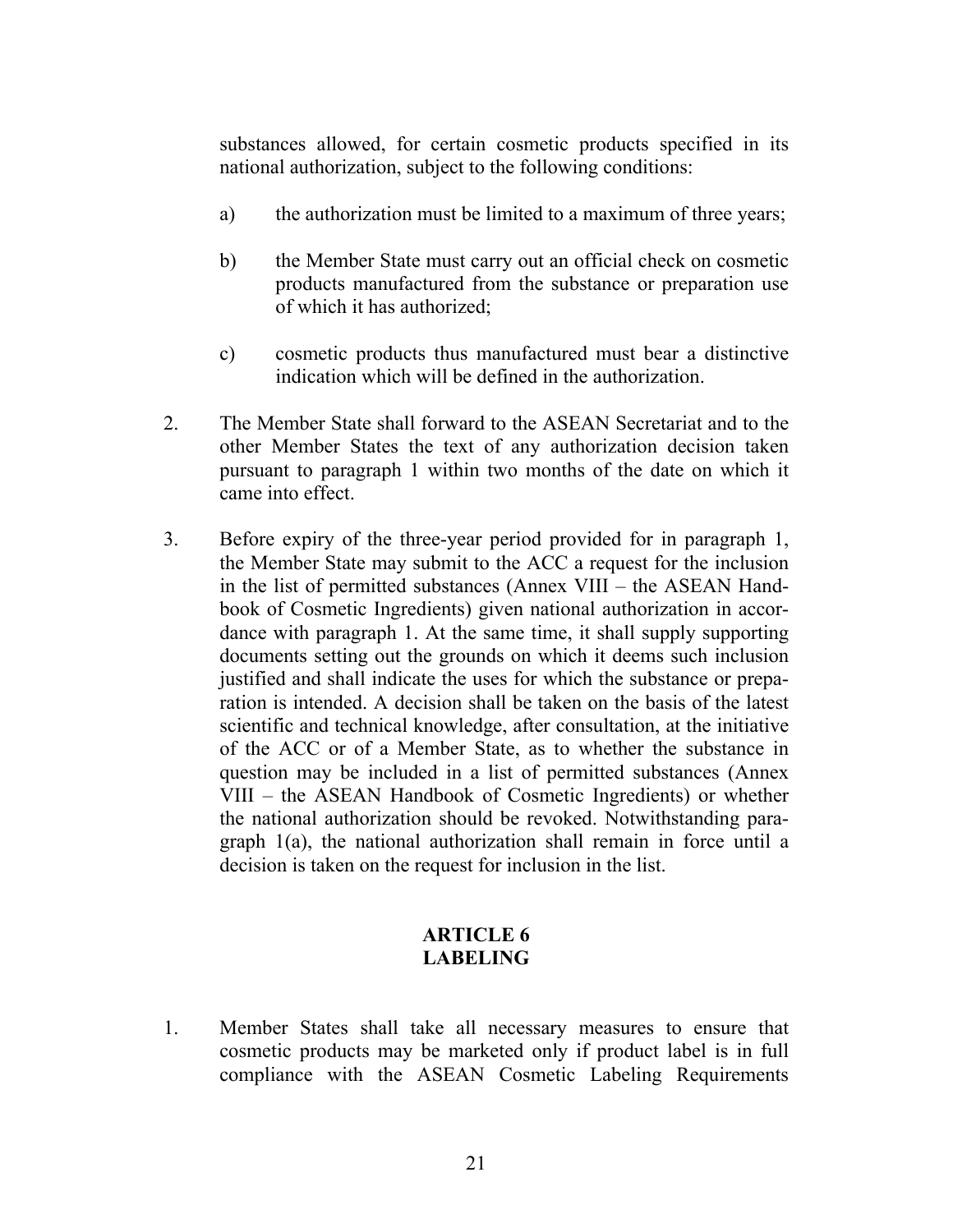appearing as Appendix II and the information required thereunder, shall be in legible and visible lettering.

- 2. Special precautions to be observed in use, especially those listed in the column "Conditions of use and warnings which must be printed on the label" in Annexes III, IV, VI, VII and VIII, which must appear on the label, as well as any special precautionary information on cosmetic products.
- 3. Member States shall take all measures necessary to ensure that, in labeling, putting up for sale and advertising of cosmetic products, text names, trademarks, pictures and figurative or other signs are not used to imply that these products have characteristics which they do not have.

## **ARTICLE 7 PRODUCT CLAIMS**

- 1. Member States shall take all necessary measures to ensure that product claims of cosmetic products comply with the ASEAN Cosmetic Claims Guideline, appearing as Appendix III. In general, product claims shall be subjected to national control.
- 2. As a general rule, claimed benefits of a cosmetic product shall be justified by substantial evidence and/or by the cosmetic formulation or preparation itself. The company or person responsible for placing the cosmetic product in the market will be allowed to use their own scientifically accepted protocols or designs in generating the technical or clinical data provided there is justification why such design is used.

## **ARTICLE 8 PRODUCT INFORMATION**

1. The company or person responsible for placing the cosmetic product in the market shall keep the following information readily accessible to the regulatory authority of the Member State concerned at the address specified on the label in accordance with Article 5 of this Directive: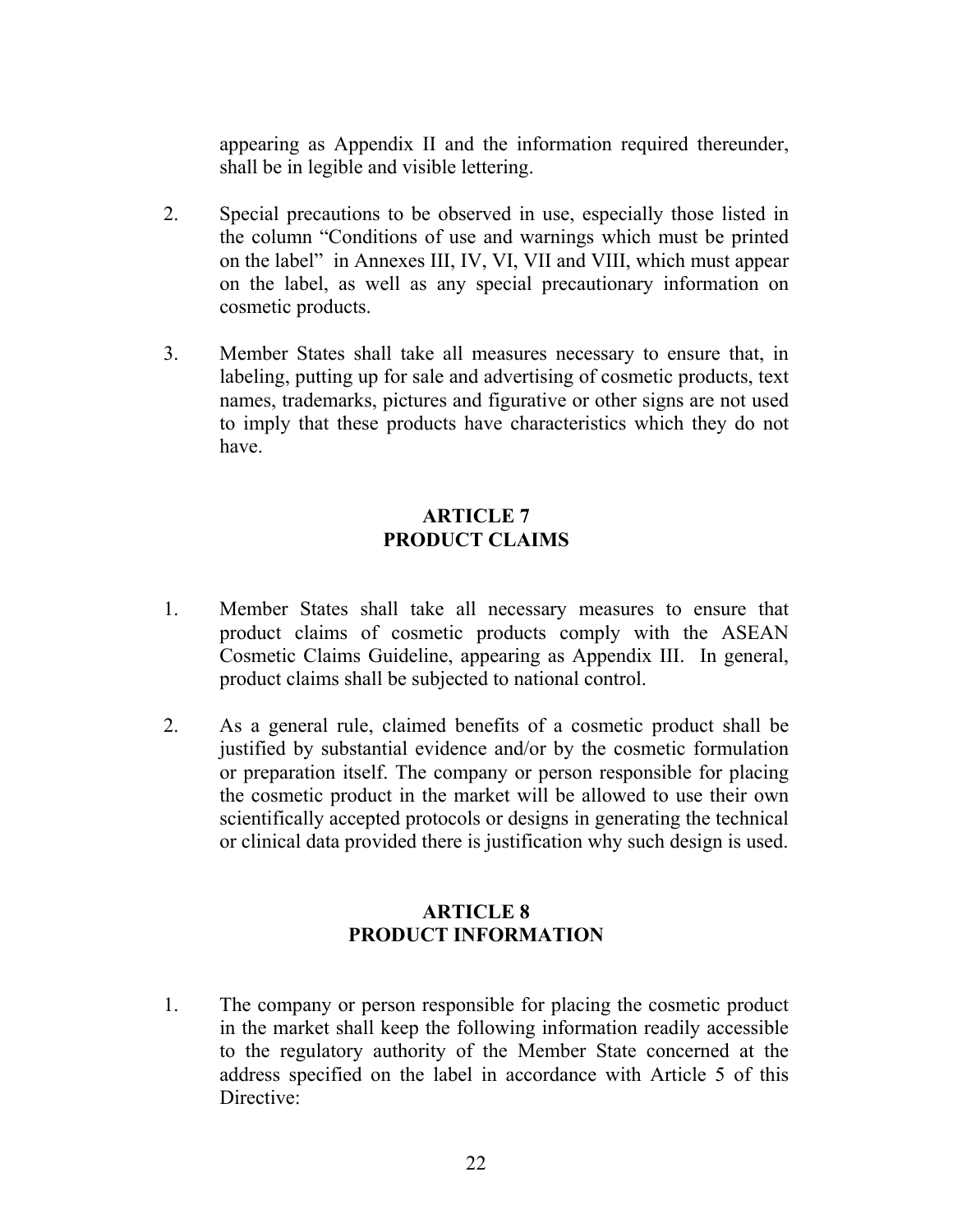- a) the qualitative and quantitative composition of the product; in case of perfume compositions, the name and code number of the composition and the identity of the supplier;
- b) specifications of the raw materials and finished product;
- c) the method of manufacture complying with the good manufacturing practice as laid down in the ASEAN Guidelines For Cosmetic Good Manufacturing Practice appearing as Appendix VI; the person responsible for manufacture or importation into the market must possess adequate knowledge or experience in accordance with the legislation and practice of the Member State which is the place of manufacture or importation;
- d) assessment of the safety for human health of the finished product, its ingredients, its chemical structure and its level of exposure;
- e) existing data on undesirable effects on human health resulting from use of the cosmetic product; and
- g) supporting data for claimed benefits of cosmetic products should be made available; to justify the nature of its effect.
- 2. The information referred to in paragraph 1 of this Article must be available in the national language or languages of the Member State concerned, or in a language readily understood by the regulatory authority.
- 3. A Member State may, for purposes of prompt and appropriate medical treatment in the event of difficulties, require that appropriate and adequate information on substances used in cosmetic products be made available to the regulatory authority which shall ensure that this information is used only for the purposes of such treatment.

### **ARTICLE 9 METHODS OF ANALYSIS**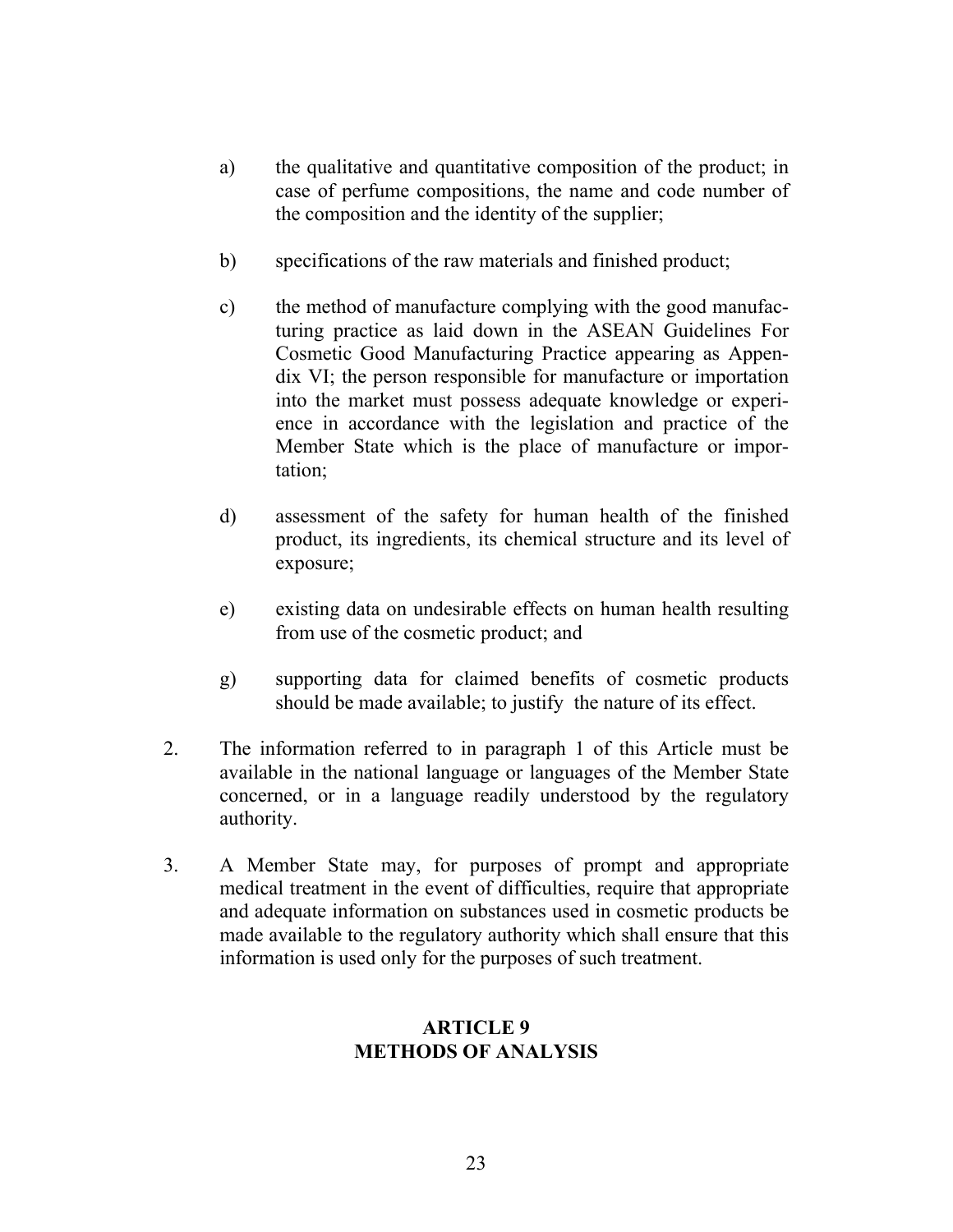The following documents shall be made available by the company or person responsible for placing the cosmetic products in the market, to the cosmetic regulatory authority:

- a) the available methods used by the manufacturer to check the ingredients of cosmetic products corresponding with the Certificate of Analysis; and
- b) the criteria used for microbiological control of cosmetic products and chemical purity of ingredients of cosmetic products and/or methods for checking compliance with those criteria.

### **ARTICLE 10 INSTITUTIONAL ARRANGEMENTS**

- 1. The ASEAN Cosmetic Committee (ACC) shall coordinate, review and monitor the implementation of this Directive.
- 2. The ASEAN Consultative Committee for Standards and Quality (ACCSQ) and the ASEAN Secretariat shall provide support in coordinating and monitoring the implementation of this Directive and assist the ACC in all matters relating thereto.
- 3. The ACC may establish an ASEAN Cosmetic Scientific Body (ACSB) to assist the ACC in reviewing the ingredient lists, technical and safety issues. The ACSB shall consist of representatives from the regulatory authorities, the industry and the academe.

### **ARTICLE 11 SPECIAL CASES**

1. Member State may provisionally prohibit the marketing of a cosmetic product in its territory or subject it to special conditions, if the Member State finds out that on the basis of a substantiated justification, the cosmetic product, although complying with the requirements of the Directive, represents a hazard to health or for reasons specific to religious or cultural sensitivity. Certain product claims may be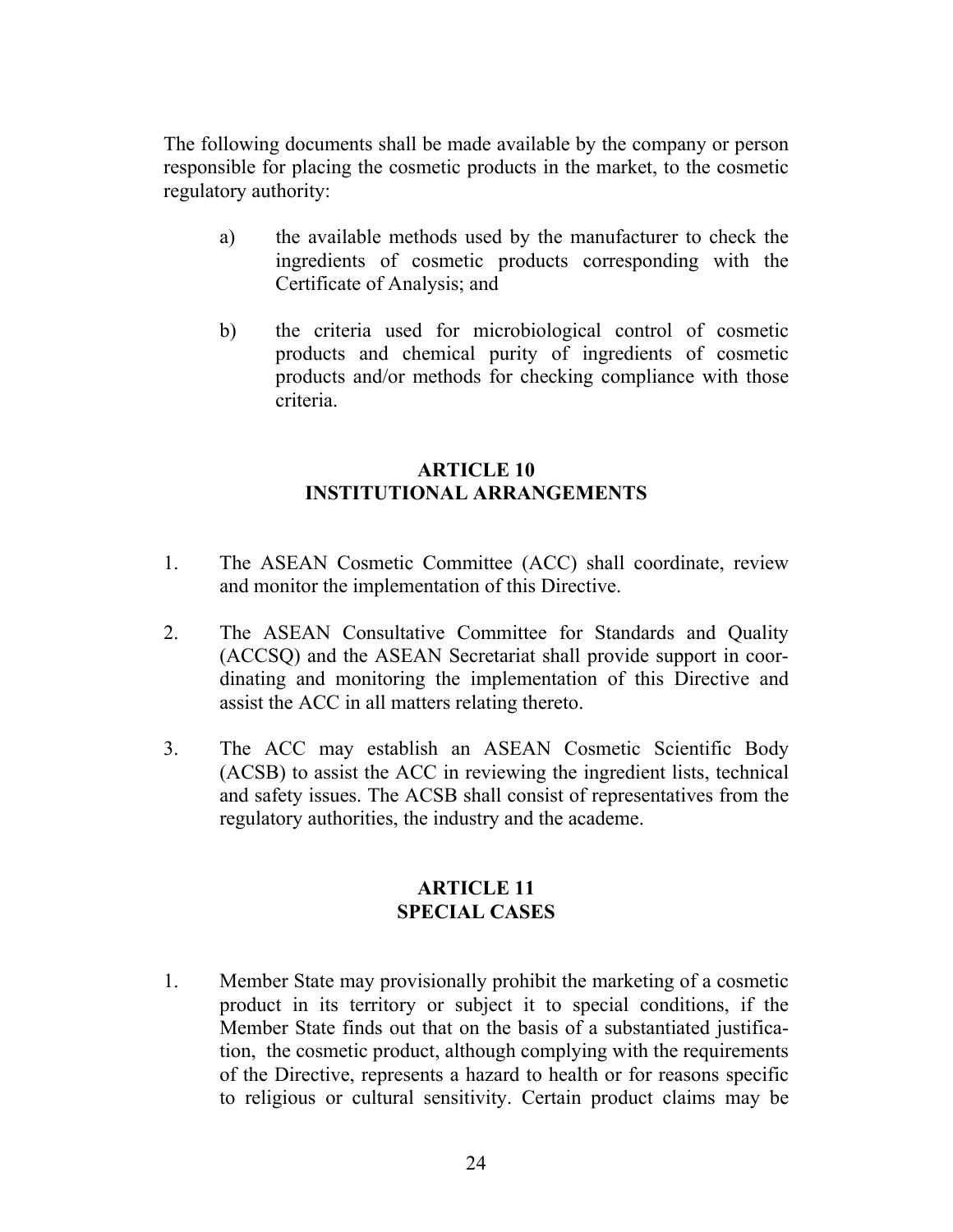permitted or prohibited in accordance with national requirements. Furthermore, the Member State for reasons related to its local organization and laws, may designate a specific competent authority and subject to a different control, a specific cosmetic product which comply with the requirements of this Directive and Annexes thereto. It shall immediately inform the other Member States with a copy to the ASEAN Secretariat stating the grounds for its decision.

- 2. The ASEAN Secretariat shall notify the ACC, which shall, as soon as possible, consult the Member countries concerned, and deliver its opinion without delay and take the appropriate steps.
- 3. Member State, which places a restriction or temporary ban on specific cosmetic products shall notify the other Member States with a copy to the ASEAN Secretariat of such measures taken, providing reasons together with particulars of the remedies available under its laws in force and the time limits allowed for the exercise of such remedies.

#### **ARTICLE 12 IMPLEMENTATION**

- 1. Member States shall undertake appropriate measures to implement this Directive.
- 2. Member States may, however, for a period of 36 months from effective of the Directive, authorize the marketing in their territory of cosmetic products, which do not conform to the requirements of the Directive.
- 3. Member States shall undertake appropriate measures to ensure that the technical infrastructures necessary are in place to implement this Directive.
- 4. Member States shall ensure that the texts of such provisions of national laws, which they adopt in the field governed by this Directive are communicated to the other Member States with a copy to the ASEAN Secretariat, who shall promptly notify the ACC.